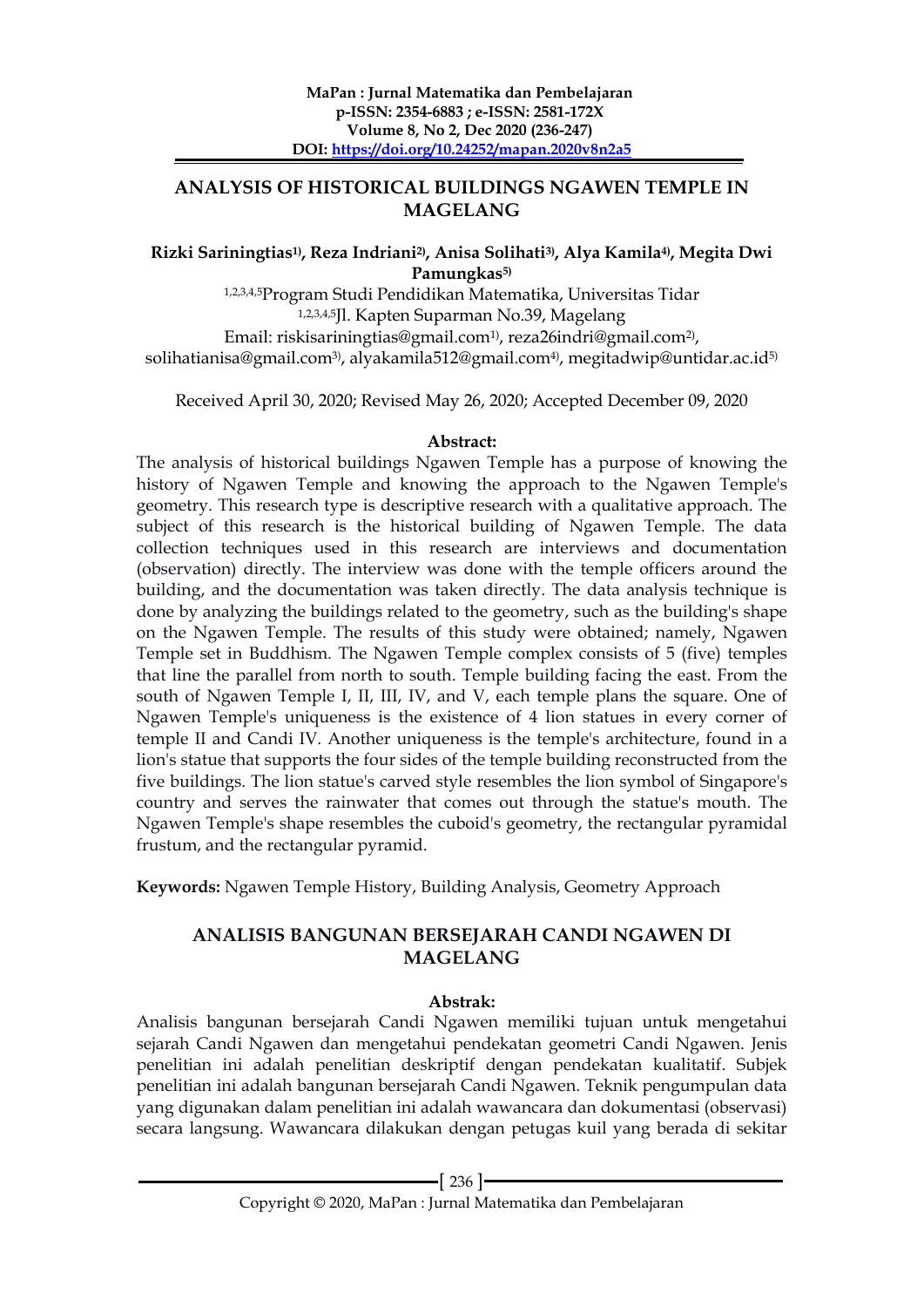gedung dan dokumentasi diambil langsung. Teknik analisis data dilakukan dengan menganalisis bangunan yang berkaitan dengan geometri seperti bentuk bangunan di Candi Ngawen. Hasil penelitian ini diperoleh, yaitu, Candi Ngawen berlatar agama Buddha. Kompleks Candi Ngawen terdiri dari 5 (lima) candi yang berjajar sejajar dari utara ke selatan. Bangunan kuil menghadap ke timur. Dari selatan Candi Ngawen I, II, III, IV, dan V dengan masing-masing pura untuk merencanakan alun-alun. Salah satu keunikan Candi Ngawen adalah keberadaan 4 patung singa di setiap sudut Candi II dan Candi IV. Keunikan lainnya adalah arsitektur candi, ditemukan di patung singa yang mendukung empat sisi bangunan candi yang direkonstruksi dari lima bangunan tersebut. Gaya ukiran patung singa menyerupai simbol singa Negara Singapura, dan menyajikan air hujan yang keluar melalui mulut patung. Bentuk Candi Ngawen menyerupai geometri cuboid, frustum piramida persegi panjang, dan piramida persegi panjang.

**Kata Kunci:** Sejarah Candi Ngawen, Analisis Bangunan, Pendekatan Geometri

*How to Cite*: Sariningtias, R., Indriani, R., Solihati, A., Kamila, A., & Pamungkas, M. D. (2020). Analysis of Historical Buildings Ngawen Temple in Magelang. *MaPan : Jurnal Matematika dan Pembelajaran*, *8*(2), 236-247. https://doi.org/10.24252/mapan.2020v8n2a5.

# **INTRODUCTION**

he science of mathematics is growing rapidly from time to time in the building construction that gave rise to beautiful buildings, including ancient historic buildings and modern buildings. The mathematics The science of mathematics is growing rapidly from time to time in the building construction that gave rise to beautiful buildings, including ancient historic buildings and modern buildings. The mathematics elements used a height of a room in a building, the design of a building, the exact location, and calculations in the construction to create a sturdy building as expected. Buildings in mathematics are also applied in buildings construction such as cubes, beams, prisms, pyramids, cylinders, cones, and balls (Oktaviani, Nafisah, Apriliyani, Susanti, & Pamungkas, 2019). These shapes are called geometry. Karen (1990) states that geometry typology helps understand historical texts about architecture that provide references about the geometry of floor plans, looks, and space. Typology is used as a tool for analyzing objects.

Geometry is a branch of mathematics that contains the properties of lines, angles, fields, and spaces (Fuadiah, 2009). Meanwhile, according to Danim (1995), geometry is one of the communication tools using appearance and structure regarding composition. The understanding of geometry that will be examined in the comparison of some of the architect's work is geometry,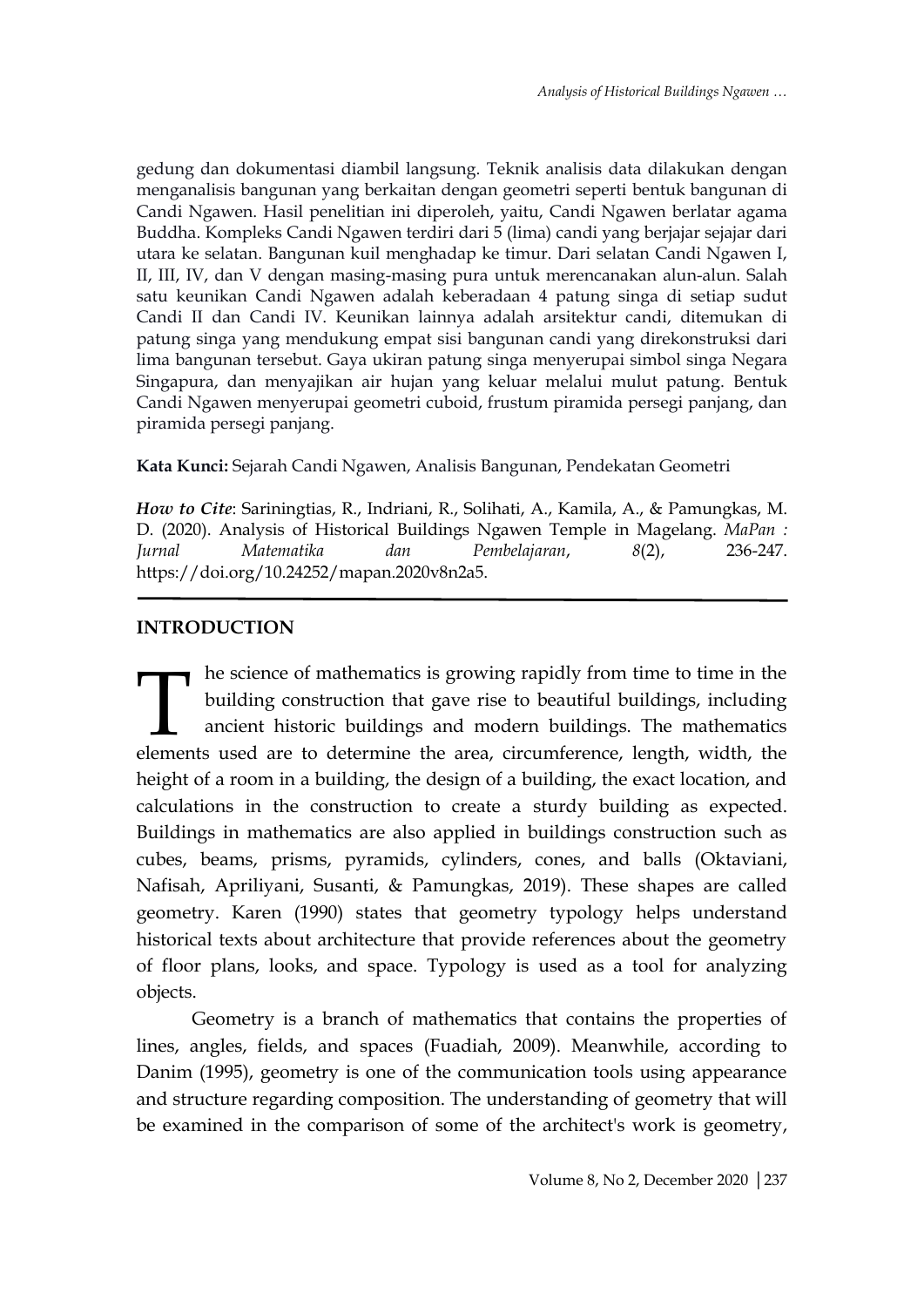which refers to the presence of basic forms that contain geometric elements. Solid lines, fields, which can give us the ability to recognize shapes reflected in the appearance of a building, will be used as a reference in assessing the results of work in the study of geometry (Djadi, Minggi, Ja'faruddin, Zaki, & Sidjara, 2017). Furthermore, according to Hafizin, Tendri, and Kusumawati (2018), geometry is the mathematics science that studies fields and space.

According to Keitel, Damerow, Bishop, and Gerdes (1989) states that, in the last ten years, there has been an increase in movement to make mathematics accessible to all students. Geometry research is one of them. Many researchers have carried out geometry research, one of which is Widyaningsih, Septena, and Pamungkas (2020), who suggested that the form of the Krapyak Stage resembles the geometric shapes, namely the cube. Also, Faizah, Andreyanto, Romadhoni, Rouf, and Pamungkas (2020) suggested that the basic shape of Fort Vredeburg is a rectangle, which at each corner is another regular congruent pentagonal form. Vredeburg Fort is a historical building from the Dutch colonial era in a square form where the four corners are made as a place of protection called Sloka or Bastion (Pradana, 2019). While from the front of this fortress has a geometrical element that is a beam. Furthermore, Khayat (2020) argues that the Fort named Van der Wijck is the only fortress in Indonesia that has an octagonal shape.

Mathematics and culture are indeed regarded as two things that have no relationship. Many people consider these two things as something impossible to put together. But without realizing it, ethnomathematics unites the two things. Ethnomathematics is an approach that links mathematics with culture. This association is expected to increase students' love for a culture to know the benefits of mathematics from a cultural perspective (Astuningtyas, Wulandari, & Farahsanti, 2018). Meanwhile, according to Rachmawati (2012), ethnomathematics is a unique way used by a particular cultural group or community in mathematical activities. Furthermore, according to Albanese and Perales (2015), ethnomathematics is a research program focusing on the relationship between mathematics and culture. Whereas, D'Ambrosio (1985) argues that ethnomathematics is a field that gives the meaning that different ways of thinking can lead to various forms of mathematics. He got that in a bridge-making project by anthropologists, cultural historians, and mathematicians.

The role of ethnomathematics is very important as a means to motivate, stimulate students, overcome boredom, and give a new nuance to mathematics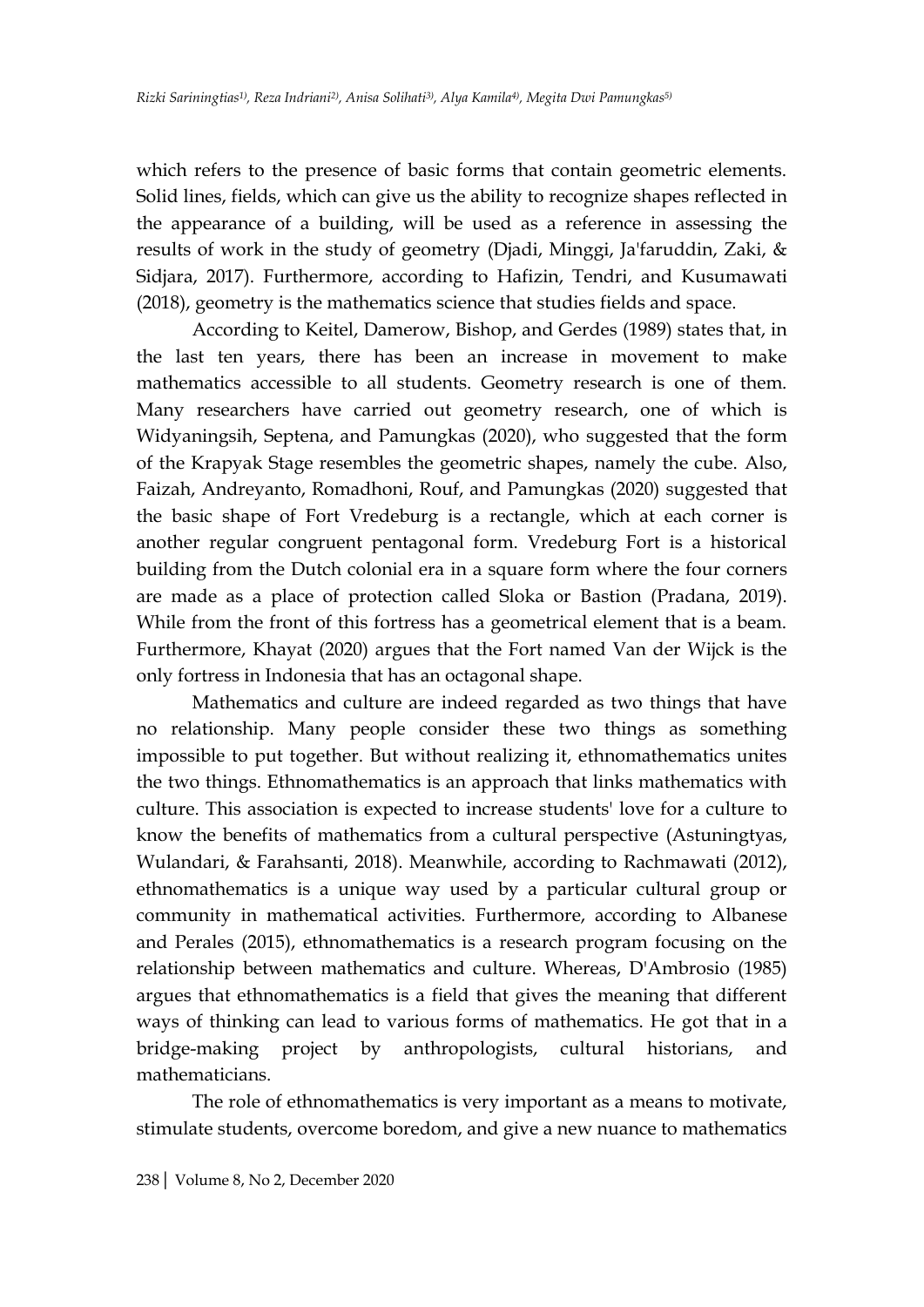learning (Abi, 2017). Whereas Marsigit, Setiana, and Hardiarti (2018), argues that ethnomathematics functions to express the relationship between mathematics and culture. In line with Zhang and Zhang (2010) also said that ethnomathematics could be said as a process to look for the relationship between mathematics and culture. Research on ethnomathematics has also been carried out by many researchers, including Oktaviani, Nafisah, Apriliyani, Susanti, and Pamungkas (2019), that the Lawang SEWU building has geometric space structures, namely cubes, beams, pyramids, and octagonal prisms. Besides, Irsyad, Sujadi, and Setiana (2020) suggested the results of their research that there are mathematical elements (ethnomathematics) at Asu Temple, namely the concepts of rectangles, trapezoid, reflection, and geometry of space. Another researcher, Hardiarti (2017), also stated that through exploration, documentation, literature studies, and observations in the Muaro Jambi Temple environment, she concluded that there was the concept of a flat rectangular structure in several Muaro Jambi Temple structures. The structure is square, rectangular, longitudinal, trapezoidal, and rectangular irregular. Based on the background, the researcher took the theme of ethnomathematics, which is the geometrical approach to the historical building of the Ngawen Temple. This paper aims to find out the Ngawen Temple's history and know the Ngawen Temple's geometrical approach.

#### **METHODS**

This research is a descriptive study with a qualitative approach that aims to determine the Ngawen Temple's history and know the geometry approach of the Ngawen Temple. Descriptive research collects data based on factors that support the research object, then analyzing these factors to look for their role (Arikunto, 2010). Qualitative research deals with the ideas, perceptions, opinions, and beliefs of people to be studied. All of them cannot be measured by numbers. The theory used in this research is not forced to obtain a complete picture according to the views of humans studied (Basuki, 2006). Meanwhile, according to Cresswell (1998), what is meant by qualitative research is the type of research that produces findings that cannot be achieved (obtained) using statistical procedures or other ways of quantification (measurement). In qualitative methods, data processing is qualitative/inductive, and the results of the research put forward the meaning (Almansur & Ghony, 2012; Sugiyono, 2015).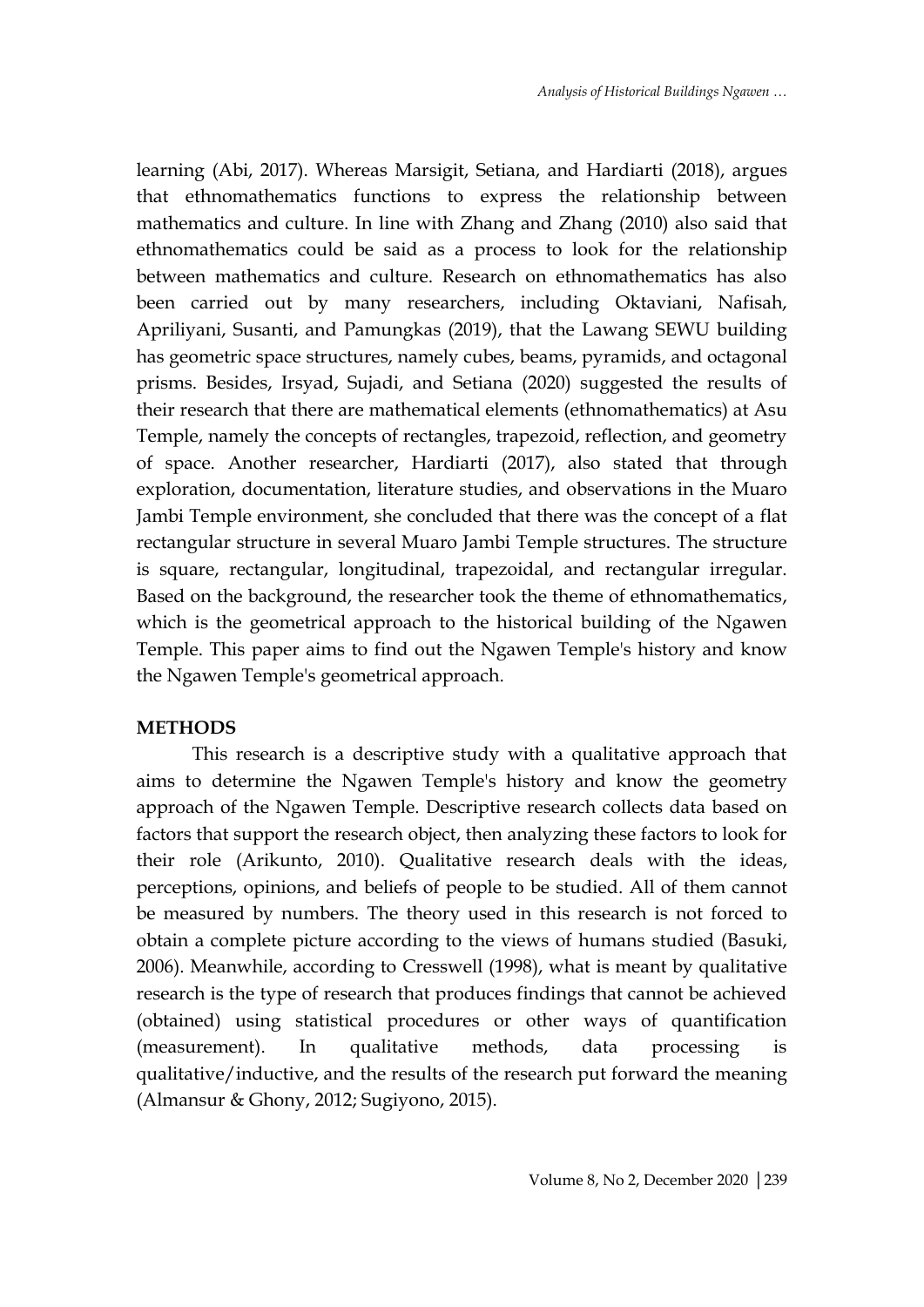Research on the history and approach to buildings in this geometry was carried out in the Ngawen Temple building, Ngawen Village, Muntilan District, Magelang Regency at coordinates 07° 36' 14.7" LS and 110° 16' 21.4" East. The object of this research is the historical building of Ngawen Temple. Data collection techniques used in research are interviews and documentation (observation) directly. Interviews were carried out with temple guards in the building, and documentation was immediately taken. Documentation was taken in the form of a video interview about the history of the Ngawen Temple, and photographs of the Ngawen Temple cover the sides of the temple's feet, the temple's body, and the entire temple. The data analysis technique was carried out by analyzing buildings related to geometry, namely the shape of buildings in the Ngawen Temple.

### **RESULTS AND DISCUSSION**

### **1. Ngawen Temple History**

In the era of the Hindu-Buddhist kingdom, there were many kingdoms in Indonesia. These kingdoms provide various relics such as inscriptions, temples, books, and others. Most of these kingdoms are located on Java Island. Therefore, many royal relics on the island of Java. Among the relics are many famous relics such as Borobudur Temple, Prambanan Temple, Gedongsongo Temple, etc. Many small temple relics or nonintact temples are less well known by the wider public, such as Asu Temple, Wukir Temple, Lumbung Semi Temple, and Ngawen Temple.

Ngawen Temple is located in Ngawen Village, Muntilan District, Magelang Regency, Central Java. It consists of 5 temples, and we call it temple I, temple II, and so on. This temple is set in Buddhism. This evidence is from the Dhyani Buddha Ratnasambhawa statue's findings in Temple II and the statue of Dhyani Buddha Amithaba in Temple IV. Also, according to Irawan and Idris (2018), from an archaeological perspective, there are similarities in the architectural and ornamental components with three nearby Buddhist temples, namely Borobudur Temple, Pawon Temple, and Mendut Temple. Even Munandar in Irawan and Idris (2018) also hypothesizes that the four temples have a relationship. Despite the Buddhist background, the Ngawen Temple's shape is almost similar to the Hindu Temple building. This evidence is due to the building of a tapered temple. The building is also a large temple and small temple, which is characterized by a Hindu-patterned temple. But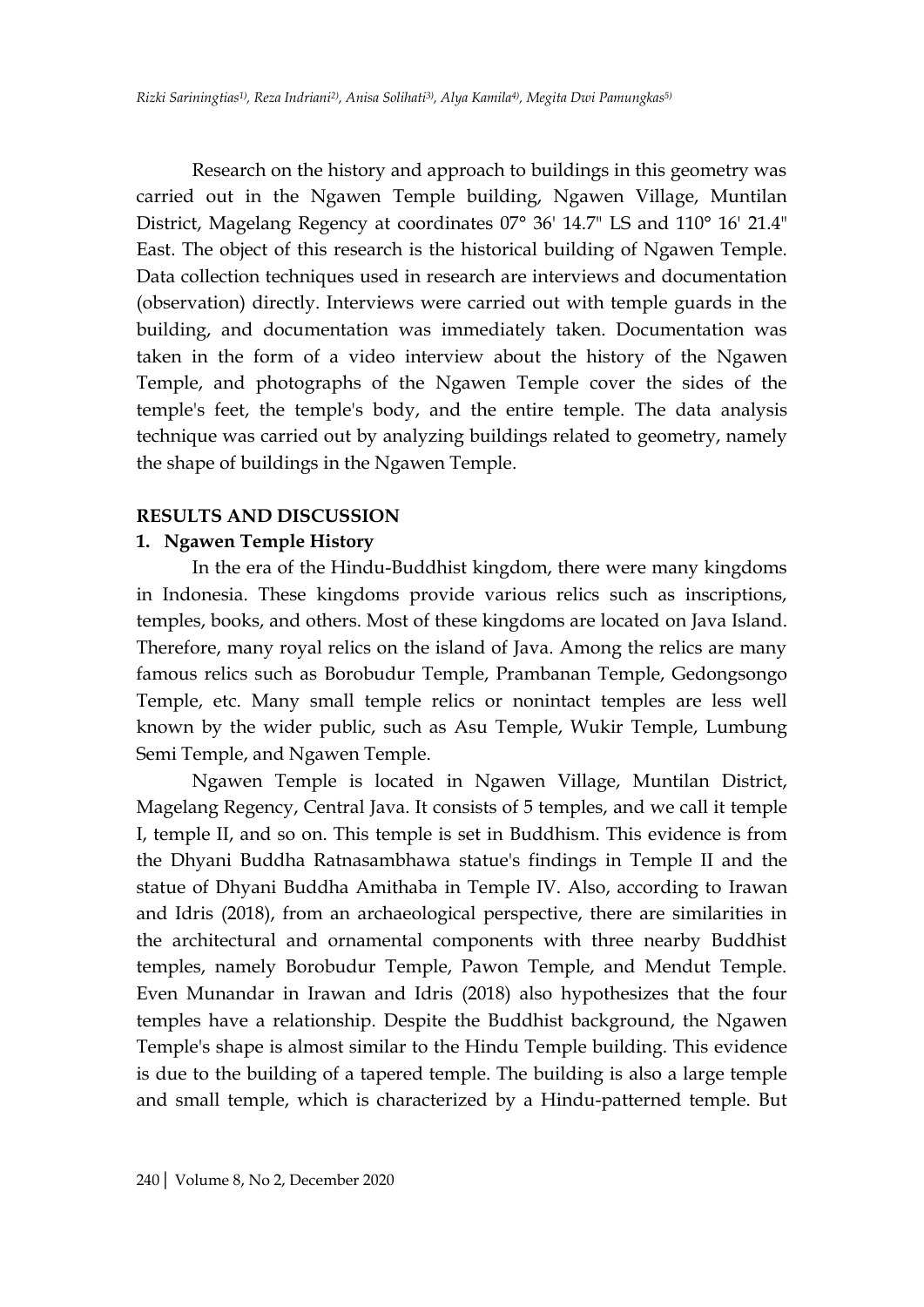when observed, this temple has a stupa and a terrace that becomes a symbol in Buddhist temples. This temple was used as a place of worship.

Ngawen Temple has not been known for sure when and who built it. The reason is that the inscription that mentions it is invaluably not found. Until today, research is still conducted by ancient experts and historians. It is estimated that the temple's construction is a period with the construction of Borobudur Temple and Mount Wukir Temple in the 8th and 9th Centuries, during the ancient Mataram Kingdom. Based on the temple officer's information, an ancient scholar De Casparis argued that the archaeological complex was constructed by mutual assistance between the King of Pikatan Dyah Siladu of the Sanjaya Dynasty and King Samaratungga of the Syailendra Dynasty. The historical analysis is based on the central coral inscription in 824 M. In this inscription, King Samaratungga erected a holy building in a place that means bamboo forest. Ngawen Village was thought to be one of the villages overgrown by bamboo forest, and in the north of Ngawen Village, there is now a village called Gunungpring, where there is a hill that is still overgrown by bamboo groves.

The discovery of the Ngawen Temple began in the Dutch Colonial period, namely in 1874. After the discovery, then continued with various studies, and the restoration was only performed in 1925-1927. The restoration and reconstruction were not able to produce the whole temple. The reason is that many lost stones are made possible by natural disasters such as earthquakes or volcanic eruptions, which have swept away the rocks. From that restoration only produced the legs of the temple and the body of the temple II. It is estimated at the II temple is still less roof as high as 2-3 meters. To date, there are still efforts to reconstruct the temple by the institution that has its own, namely the Central Java Cultural Reserve Preservation Hall. The last time reconstruction was held in 2011-2012 at Temple IV.

### **2. Geometric Approach Ngawen Temple**

The Ngawen Temple complex consists of 5 (five) temples lined parallel from north to south. The Temple building is facing the east. From the south of Ngawen Temple I, II, III, IV, and V, each temple plans the square. The II and IV temples have the same size and shape of construction. One of Ngawen Temple's uniqueness is the existence of 4 lion statues in every corner of temple II and Temple IV.

Another uniqueness is the temple's architecture, found in a lion's statue that supports the four sides of the temple building that was reconstructed from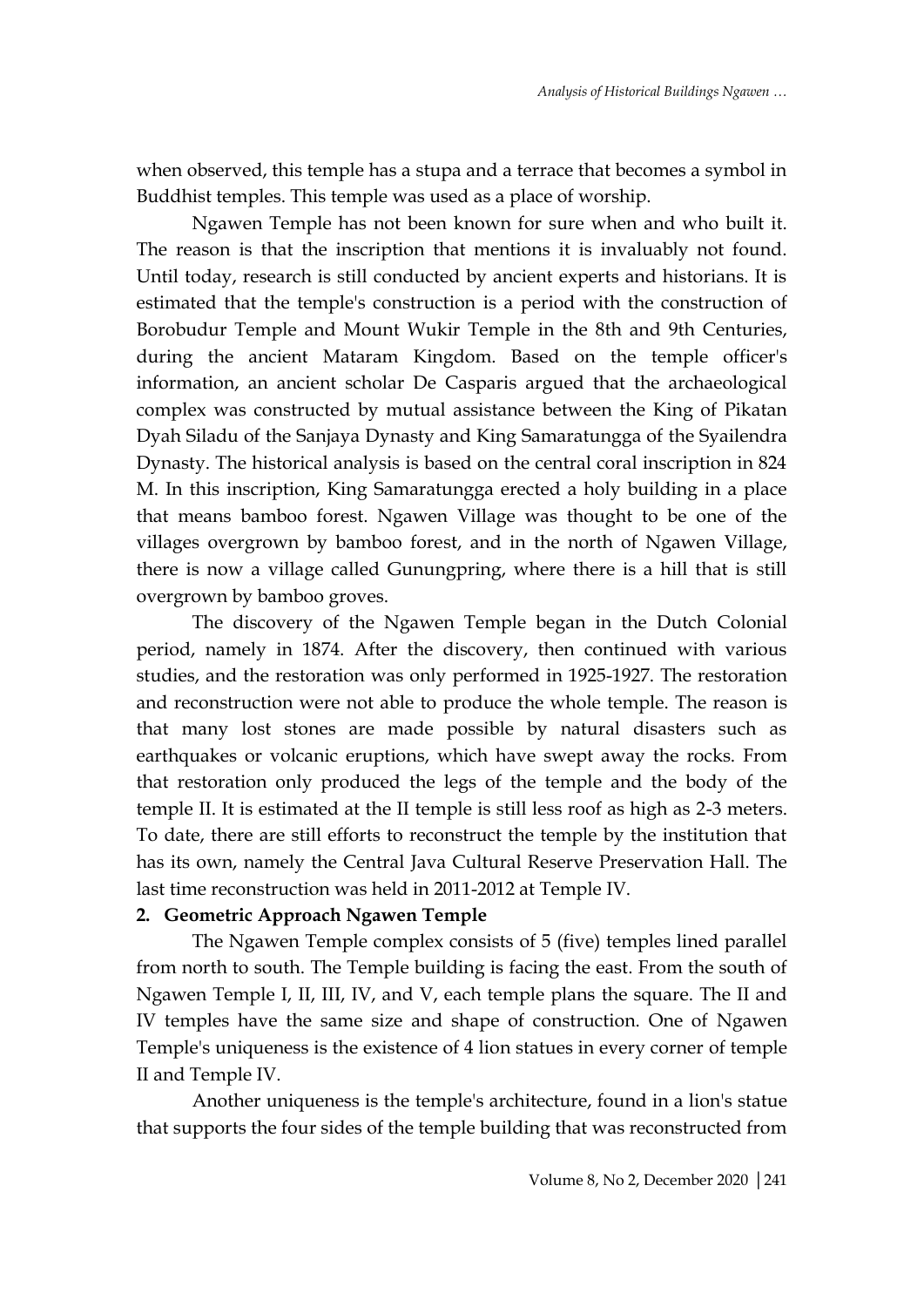the five buildings. The lion statue's carved style resembles the lion symbol of Singapore's country and serves the rainwater that comes out through the statue's mouth. Ngawen Temple complex is approximately 900 square meters. Based on the reconstruction results that produce only the body of Temple II, temples other than Temple II are only the temple's foot in the form of cuboid and variant size.

Quoted from Sirumapea, Maesaroh, and Saputro (2020), in general, the temple consists of three essential parts, namely: (1) The foot of the temple, which is the part of the temple below. (2) The body of the temple, which is in the middle of the temple, is considered a Bhuwarloka. (3) The temple roof, located at the top of the temple, symbolizes the upper world or Swarloka.

The geometric analysis section of Ngawen Temple is as follows:

a) The Foot of the Temple

In Temple III, only the legs are left, as shown in figure 1. The remaining stones are not even enough to form a complete foot. The foot of Temple III is lying quite scattered like in the figure.



Figure 1. Temple's foot

As for Temple IV, there are quite many remaining stones to be sufficient for neater reconstruction. This condition is like in figure 2. The legs of Temple IV look neat and intact even though it is equipped with artificial stones. Temple IV is larger compared to Temple III.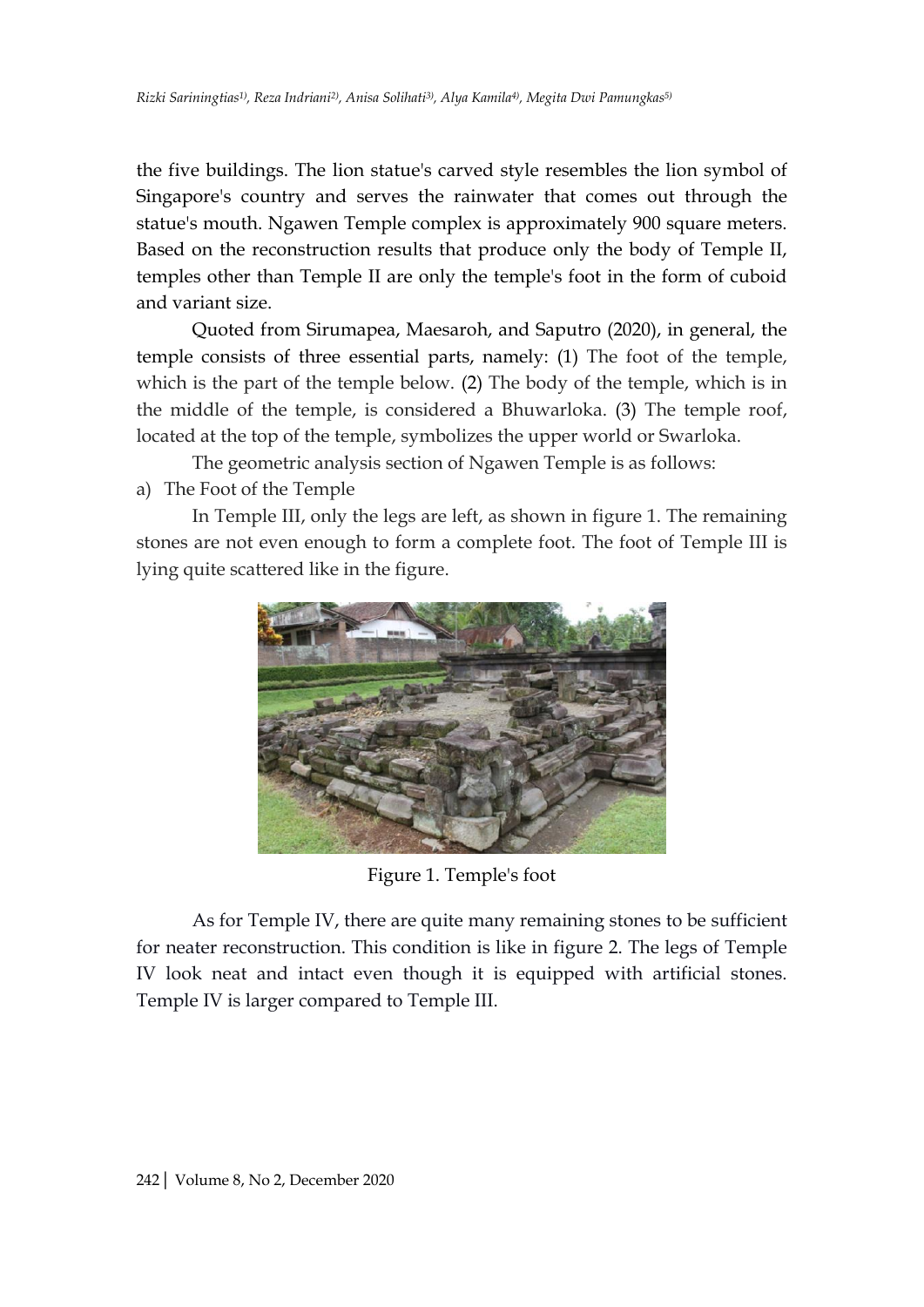

Figure 2. Temple's Foot IV

The foot of the temple is in the form of a beam. To make it easier to review geometrically, the authors attach sketches of temple legs from various angles. Figure 3 is a sketch of the temple's foot side view. Figure 4 sketch of the foot of the temple is a front view. Figure 5 shows the foot of the temple looks up.



Figure 3. Temple's Foot Look Side



Figure 4. Temple's Foot Front View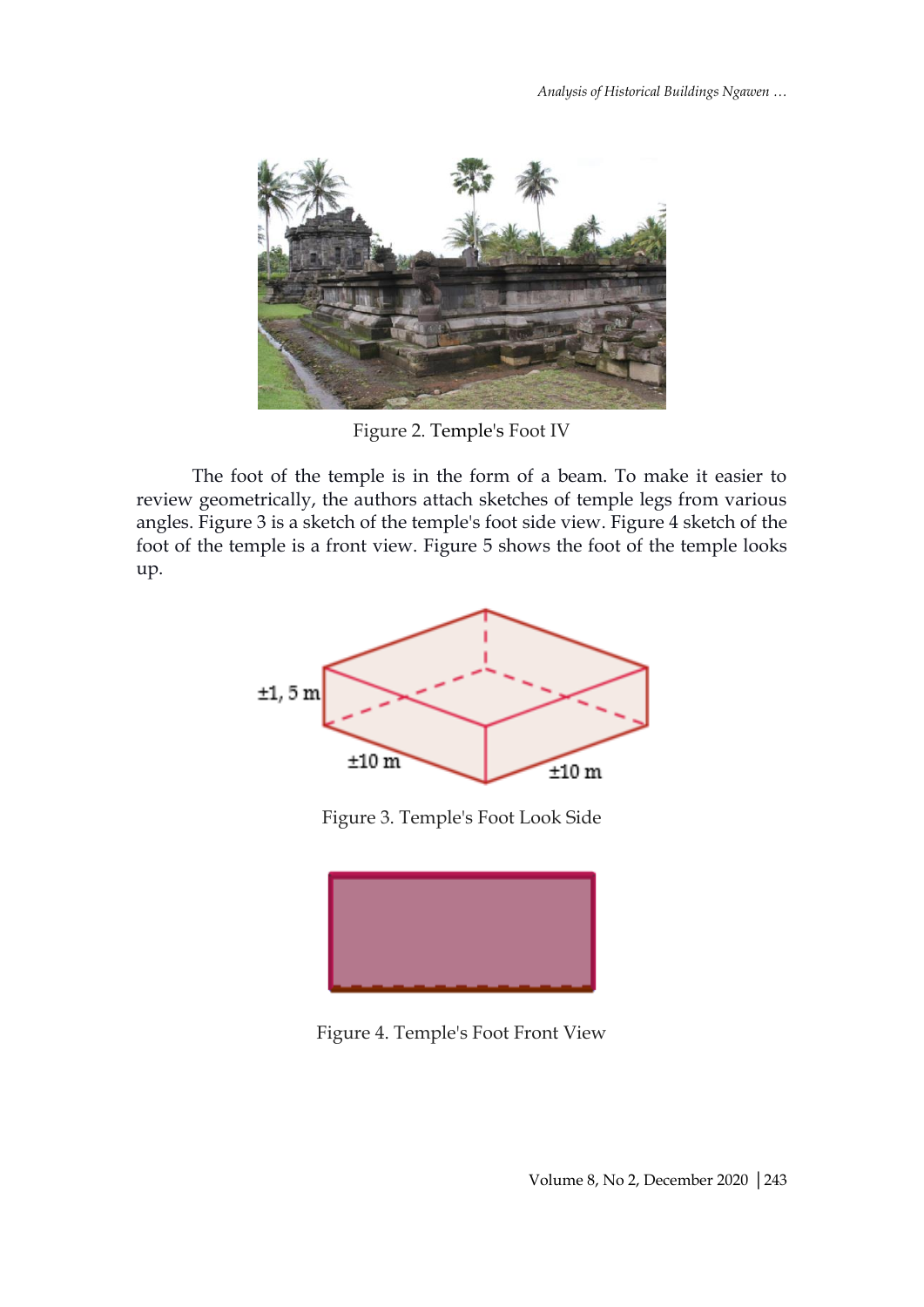

Figure 5. Temple's Foot Look Up

The size of Temple II is more or less like in the sketch, but for Temple II and Temple IV, the size is bigger. The foot of Temple II measuring 13.36 m x 12.82 m. The height of the temple is 2.32 m, and the east view is 2.42 m. b) Body of the Temple

Figure 6 shows the Temple II side view. At the foot of Temple II**,** there is a hall surrounding the temple's body as wide as 1.10 m. The photo also shows that there is a gate in front of the temple. For more details, you can see the sketch in figure 7. The separate temple gate has a width of 4.9 m, the entrance gate is 1.05 m**,** and the height is 2.1 m. The lower gate is in the form of blocks, while the upper part is in a quadrilateral pyramid.



Figure 6. Temple II Side View



Figure 7. Sketch of Temple II Look Side

c) The Roof of the Temple

The look of Temple II in the front view can be seen in Figure 8, and the Sketch front view in figure 9. From the figure and the sketch, the temple's roof looks like a trapezoid in 2 dimensions. However, when viewed from the front and sides, this roof is in a rectangular pyramid.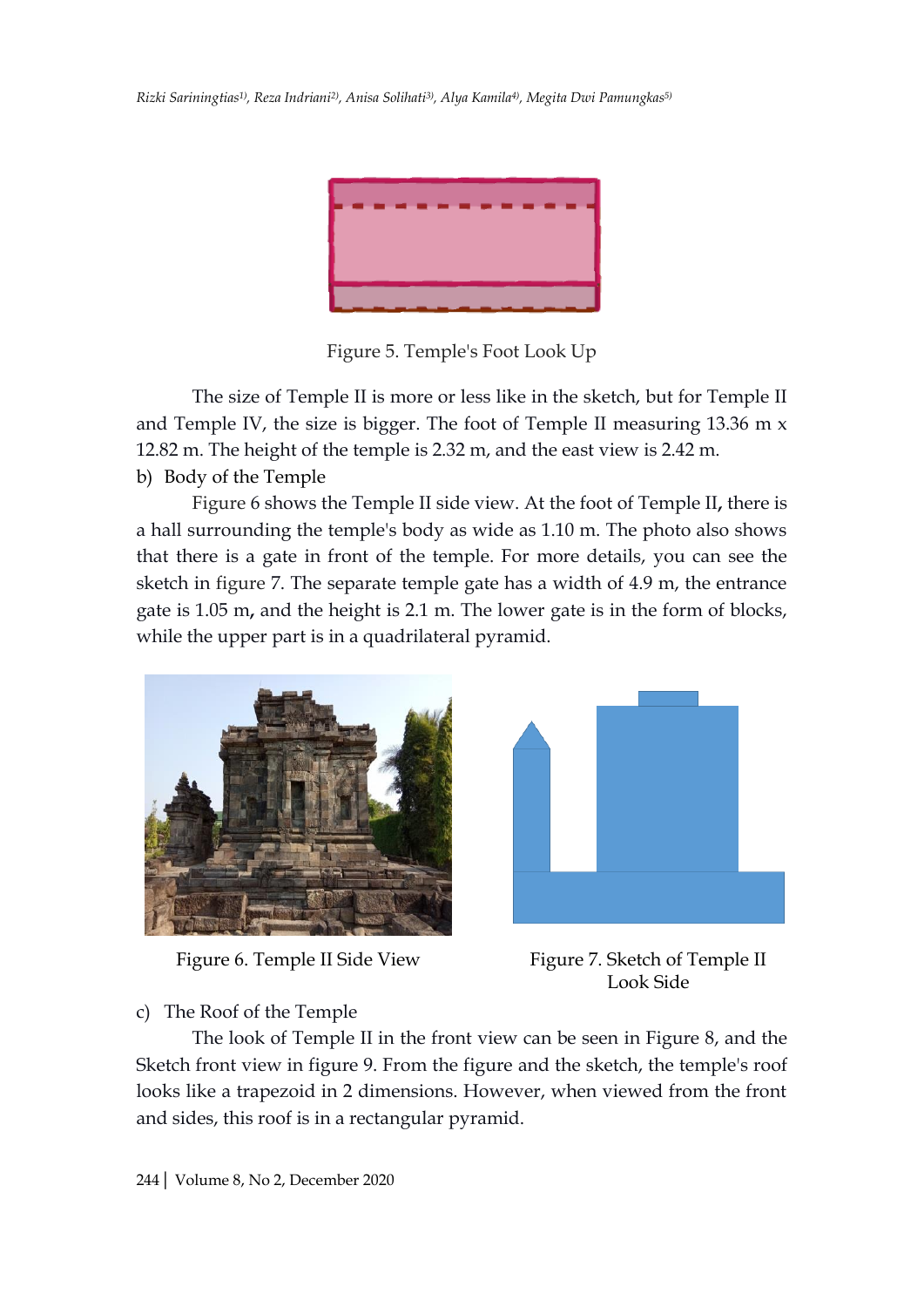

Figure 8. Temple II Front View Figure 9. Sketch of Temple II



Front View

# **CONCLUSIONS**

Ngawen Temple complex is approximately 900 square meters. Based on the reconstruction results that produce only the body of Temple II, temples other than Temple II are only the temple's foot in the form of a beam and variant size. Likewise, in Temple II, because this temple is not found in the form of the Stupa, this temple is also the only variant of the arranged beam. The Footplan of Ngawen Temple II measuring 13.36 m x 12.82 m. The foot of the temple is 2.32 m, and the East Side viewer 2.42 m. Above the temple's foot is the lobby that surrounds the temple body as wide as 1.10 m. While, the separate temple gate is the size, width 4.9 m, the gate section 1.05 m and height 2.1 m. Meanwhile, on the roof is the rectangular pyramidal frustum and the arch's upper part in a rectangular pyramid.

#### **ACKNOWLEDGMENT**

With the completion of this research article, the author thanked Allah SWT. Over the overflow of the gift, and it's her nose so that the authors can implement and complete the research articles. Both parents who have helped and supported in working on the research articles guards Ngawen Temple, who have assisted the research process, and the mathematics education lecturer who guided us in preparing research articles.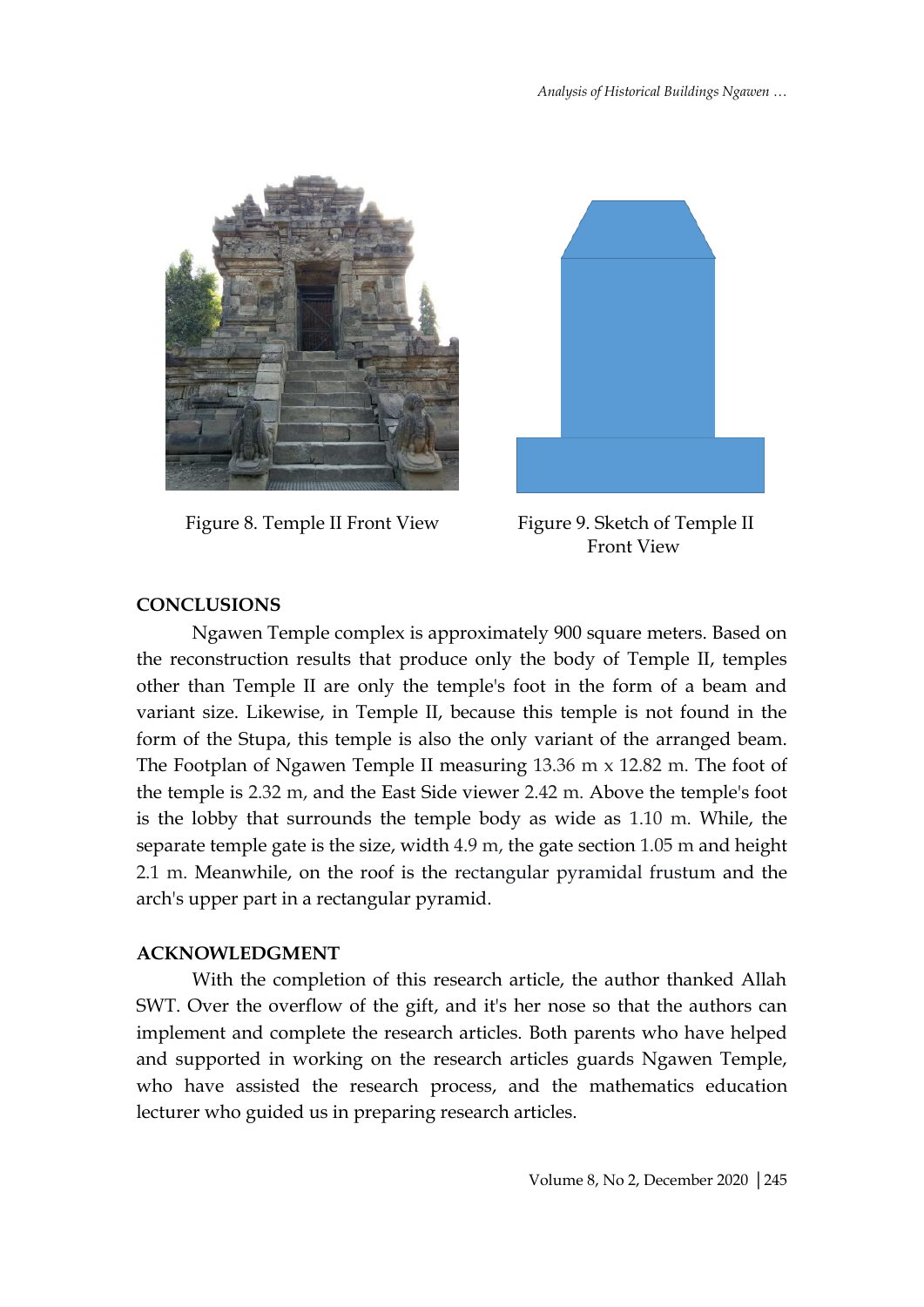### **REFERENCES**

- Abi, A. M. (2017). Integrasi Etnomatematika dalam kurikulum matematika sekolah. *JPMI (Jurnal Pendidikan Matematika Indonesia)*, *1*(1), 1-6. https:// doi.org/10.26737/jpmi.v1i1.75.
- Albanese, V., & Perales, F. J. (2015). Enculturation with etnomathematical micro project: from culture to mathematics. *Journal of Mathematics & Culture*, *9*(1), 1–11. http://dx.doi.org/10.30738/union.v8i1.6384.
- Almansur, F., & Ghony, D. (2012). *Metodologi penelitian kualitatif*. Yogyakarta: Ar-Ruzz Media.
- Arikunto, S. (2010). *Prosedur penelitian: suatu pendekatan praktik*. Jakarta: Rineka Cipta.
- Astuningtyas, E. L., Wulandari, A. A., & Farahsanti, I. (2018). Etnomatematika dan pemecahan masalah kombinatorik. *Jurnal Math Educator Nusantara*, *3*(2), 111–118. https://doi.org/10.29407/ jmen.v3i2.907.
- Basuki, S. (2006). *Metode penelitian*. Jakarta: Wedatama Widya Sastra.
- Cresswell, J. (1998). *Research design: qualitative & quantitative approach* (Thousand O). CA: Sage Publications.
- D'Ambrosio. (1985). Ethnomathematics and its place in the history and pedagogy of mathematics. *For the Learning of Mathematics*, *5*(1), 44–48. Retrieved from https://flm-journal.org/Articles/72AAA4C74C1AA8F2 ADBC208D7E391C.
- Danim, S. (1995). *Media komunikasi pendidikan*. Jakarta: Bumi Aksara.
- Djadi, M., Minggi, I., Ja'faruddin, Zaki, A., & Sidjara, S. (2017). *Sumber belajar penunjang PLPG 2017 mata pelajaran paket keahlian matematika bab x bangun datar*. Jakarta: Kementerian Pendidikan dan Kebudayaan Direktorat Jenderal Guru dan Tenaga Kependidikan.
- Faizah, R. S. N., Andreyanto, F., Romadhoni, V. D., Rouf, A., & Pamungkas, M. D. (2020). Etnomatematika: analisis benteng vredeburg ditinjau dari segi geometri. *Alauddin Journal of Mathematics Education*, *2*(1), 64–70. Retrieved from http://journal.uin-alauddin.ac.id/index.php/ajme/ article/view/13614.
- Fuadiah, F. N. (2009). Pendekatan pendidikan matematika realistik Indonesia di SD Negeri 179 Palembang. *Jurnal Pendidikan Matematika*, *3*(2), 73–84. https://doi.org/10.22342/jpm.3.2.329.
- Hafizin, M. A., Tendri, M., & Kusumawati, N. I. (2018). Analisis kemampuan spasial siswa pada geometri kubus dan balok di Kelas IX SMP Negeri 03 Pulau Beringin. *Jurnal Pendidikan Matematika*, *3*(2), 61–65. Retrieved from http://ejournal.unitaspalembang.ac.id/index.php/nabla/article/ view/92.
- Hardiarti, S. (2017). Etnomatematika: aplikasi bangun datar segiempat pada candi Muaro Jambi. *Aksioma : Jurnal Matematika dan Pendidikan Matematika*, *8*(2), 99–109. https://doi.org/10.26877/aks.v8i2.1707.